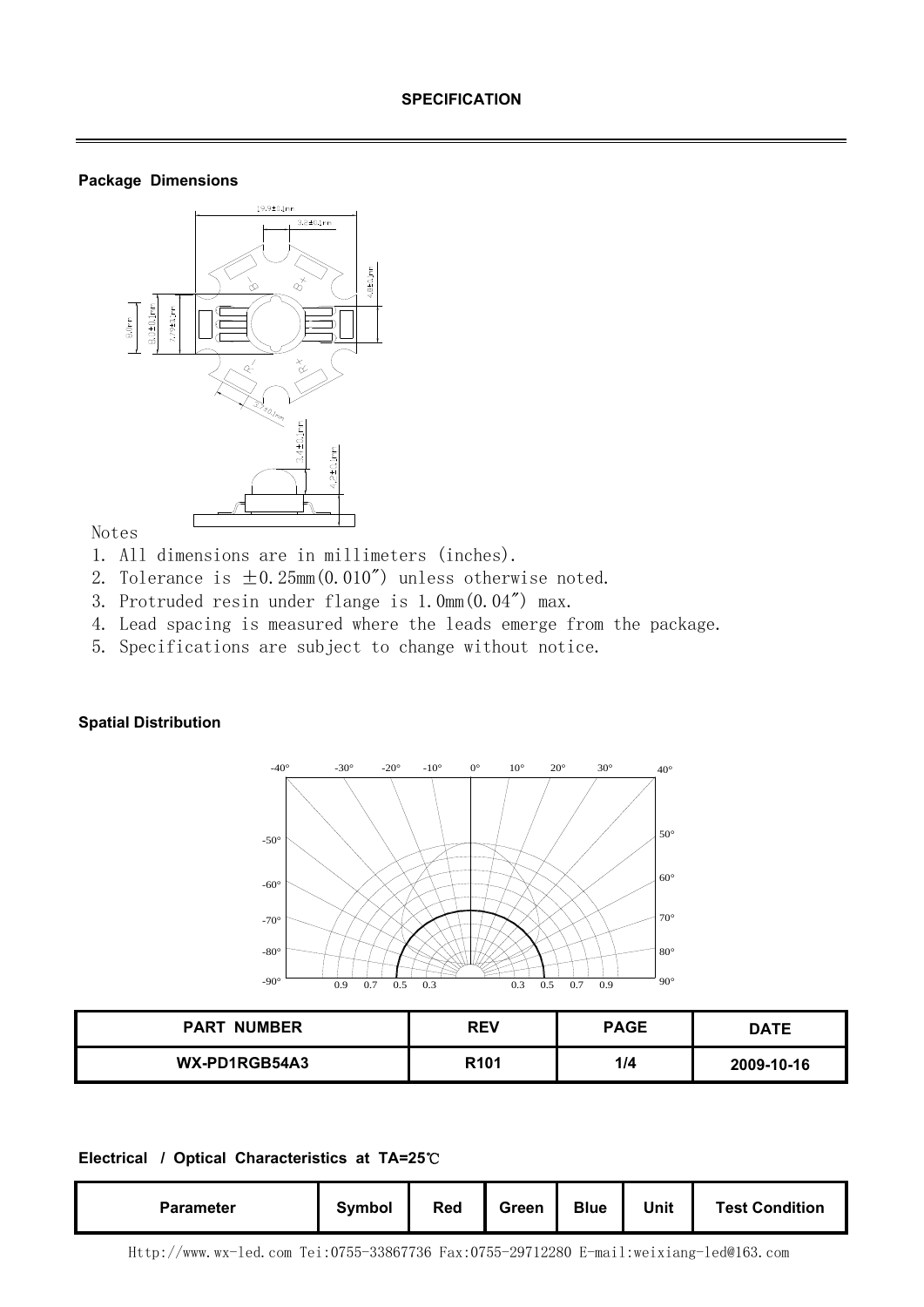| Luminous Intensity       | Φ         | 40   | 55   | 15   | Im  | $IF = 350mA$ |
|--------------------------|-----------|------|------|------|-----|--------------|
| <b>Viewing Angle</b>     | 201/2     | 120  | 120  | 120  | deg | $IF = 350mA$ |
| Spectral Line Half-Width | Δλ        | 625  | 525  | 465  | nm  | $IF = 350mA$ |
| <b>Forward Voltage</b>   | <b>VF</b> | 2,50 | 3,60 | 3,60 | V   | $IF = 350mA$ |
| <b>Reverse Current</b>   | IR        | 20   | 20   | 20   | μA  | $VR = 5V$    |

## **Absolute Maximum Ratings at TA=25**℃

| <b>Parameter</b>                                                       | <b>Maximum Rating</b>                 |
|------------------------------------------------------------------------|---------------------------------------|
| Power Dissipation                                                      | 3W                                    |
| <b>Peak Forward Current</b><br>(1/10 Duty Cycle, 0.1ms Pulse<br>Width) | 1000mA                                |
| <b>Continuous Forward Current</b>                                      | 350 <sub>m</sub> A                    |
| Derating Linear From 30°C                                              | $0.8$ mA/°C                           |
| Reverse Voltage                                                        | 5V                                    |
| <b>Operating Temperature Range</b>                                     | $-20^{\circ}$ to + 80 $^{\circ}$      |
| Storage Temperature Range                                              | $-30^{\circ}$ C to + 100 $^{\circ}$ C |
| <b>Lead Soldering Temperature</b><br>[1.6mm(.063") From Body]          | $260^{\circ}$ for 5 Seconds           |

| <b>PART NUMBER</b> | <b>REV</b>       | <b>PAGE</b> | <b>DATE</b> |
|--------------------|------------------|-------------|-------------|
| WX-PD1RGB54A3      | R <sub>101</sub> | 2/4         | 2009-10-16  |

#### **Remarks**

**1. H602S has ESD protection but customers must not use in reverse condition.** 

- **2. All the data or technical arguments represent a statistical calculation due to manufacturing process. Those do no correlated to actual parameter of each product line. And all the data may bechanged because of product improvement without any further notice.**
- **3. Brightness groups are tested at current pulse duration of 100 ms and a tolerance of ± 15%.**
- **4. Chromaticity coordinates groups are tested under pulse duration 100ms.**
- **5. Forward voltage are at condition of pulse of 100ms and tolerance of ± 0.1V.**
- **6. LED's lifetime will be effected if the heat generated during operation does not dissipate efficiently. So the good thermal management must be implemented seriously.**
- **7. Do not open the bag until ready to use.**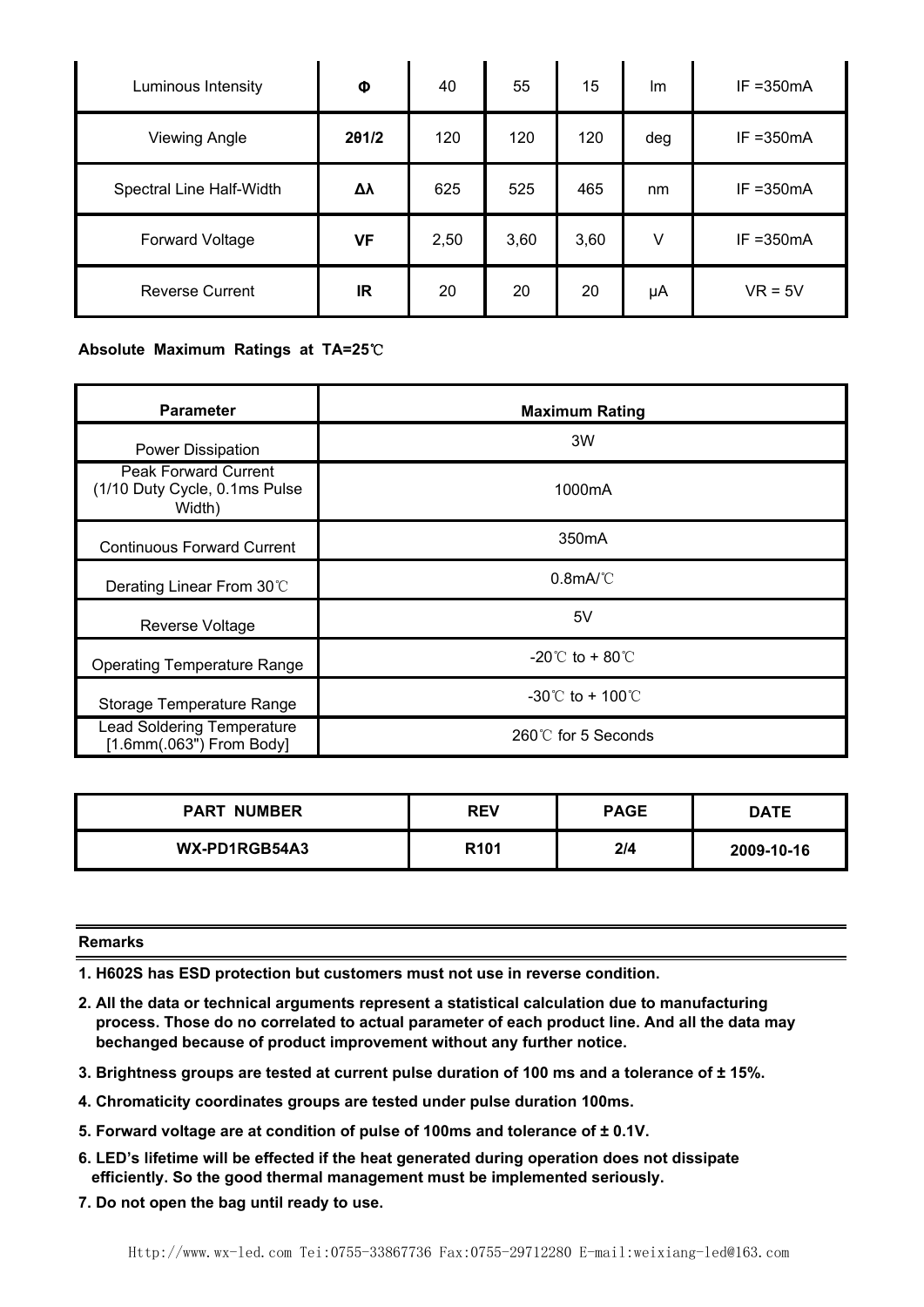- **8. Storage temperature should be in 300C and humidity under then 90%.**
- **9. When open the condition should be temperature under 300C and humidity under 70%**
- **10. When bag open the devices should be use in 120 hours (5 days).**
- **11. Planck Locus in chromaticity coordinates.**



| <b>PART NUMBER</b> | <b>REV</b>       | <b>PAGE</b> | DATE       |
|--------------------|------------------|-------------|------------|
| WX-PD1RGB54A3      | R <sub>101</sub> | 3/4         | 2009-10-16 |

### **HIGH POWER LED Typical Electro-Optical Characteristics Curves**



Http://www.wx-led.com Tei:0755-33867736 Fax:0755-29712280 E-mail:weixiang-led@163.com